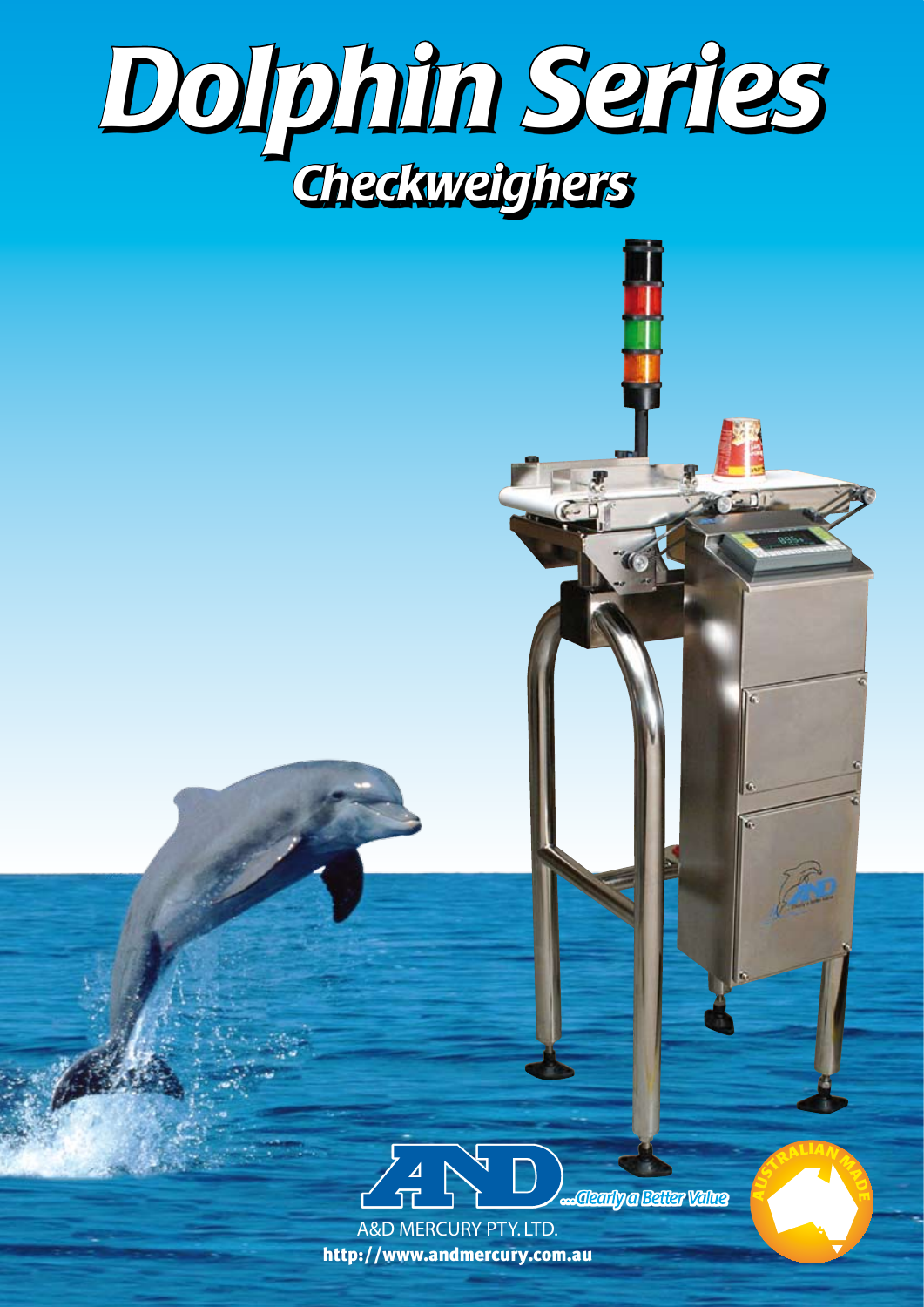## *ADM 4404-LC Series of Dolphin Checkweighers*

The ADM 4404 LC light capacity series of Dolphin checkweighers are manufactured from stainless steel to suit the requirements of HACCP, they are suitable for chemical, pharmaceutical and food industries. The checkweighers can be configured to suit a wide range of products for medium speed packaging lines, with a weighing range of up to 2000 grams.





*Pending. Images for illustrations only.*

## *4404-LC Features:*

Light capacities up to 2000 grams Maximum speed 100p/m Compact stainless steel design Easy cleaning and maintenance Designed to meet HACCP requirements Weight classification of 5 zones and alarm Customisable operator display Designed and manufactured in Australia Standard version - 10 Products Intelligent version - 100 Products Standard RS485 ASCII serial I/O Standard Current Loop Serial Output



*\* Customised sizes and speeds on application*

## *Simplified Maintenance*

The open tubular frame minimises surface areas for dust and debris to accumulate. The 'non tool' quick conveyor release mechanism allows for simple ease of access for maintenance.

## *Electrical Options*

Fieldbus - DeviceNet, Profibus, Modbus and Ethernet Analog - 4-20mA and 0-10VDC Metal detection Interface

## *Mechanical Options*

Reject Mechanism - Flipper, Air Blast, Drop Conveyor Conveyor Product Guides Breeze (wind) break Transfer Plate Combination Checkweigher/Metal Detector

| <b>Models</b>           | 4404LC-200               | 4404LC-500        | 4404LC-1000                                                                                    | 4404LC-1500       | 4404LC-2000       |
|-------------------------|--------------------------|-------------------|------------------------------------------------------------------------------------------------|-------------------|-------------------|
| <b>Capacity</b>         | 200g                     | 500g              | 1000g                                                                                          | 1500g             | 2000g             |
| <b>Accuracy</b>         | ±0.1g                    | ±0.2g             | ±0.2g                                                                                          | ±0.5g             | ±0.5g             |
| <b>Max. Speed</b>       | $1m$ /s                  | 1 <sub>m</sub> /s | 1 <sub>m</sub> /s                                                                              | 1 <sub>m</sub> /s | 1 <sub>m</sub> /s |
| <b>Belt Length (mm)</b> | 200, 300                 | 200, 300          | 300, 400                                                                                       | 300, 400          | 300, 400          |
| <b>Belt Width (mm)</b>  | 150                      | 150, 200          | 200, 300                                                                                       | 200, 300          | 200, 300          |
| <b>Width (mm)</b>       | 750                      | 750,800           | 800, 900                                                                                       | 800, 900          | 800, 900          |
| Height (mm)             | $900 +/- 50$             | $900 +/- 50$      | $900 +/- 50$                                                                                   | $900 +/- 50$      | $900 +/- 50$      |
| <b>Gross Weight</b>     | Approx. 110Kg            | Approx. 110Kg     | Approx. 112Kg                                                                                  | Approx. 112Kg     | Approx. 112Kg     |
| <b>Environment</b>      |                          |                   | -5 to +40° relative humidity less than 85% RH, non condensing (Variation not to exceed 5° C/h) |                   |                   |
| <b>Protection</b>       |                          |                   | IP65 Compliance - Dust and Low pressure jets of water from all directions                      |                   |                   |
| <b>Manufacture</b>      | Stainless Steel (SUS304) |                   |                                                                                                |                   |                   |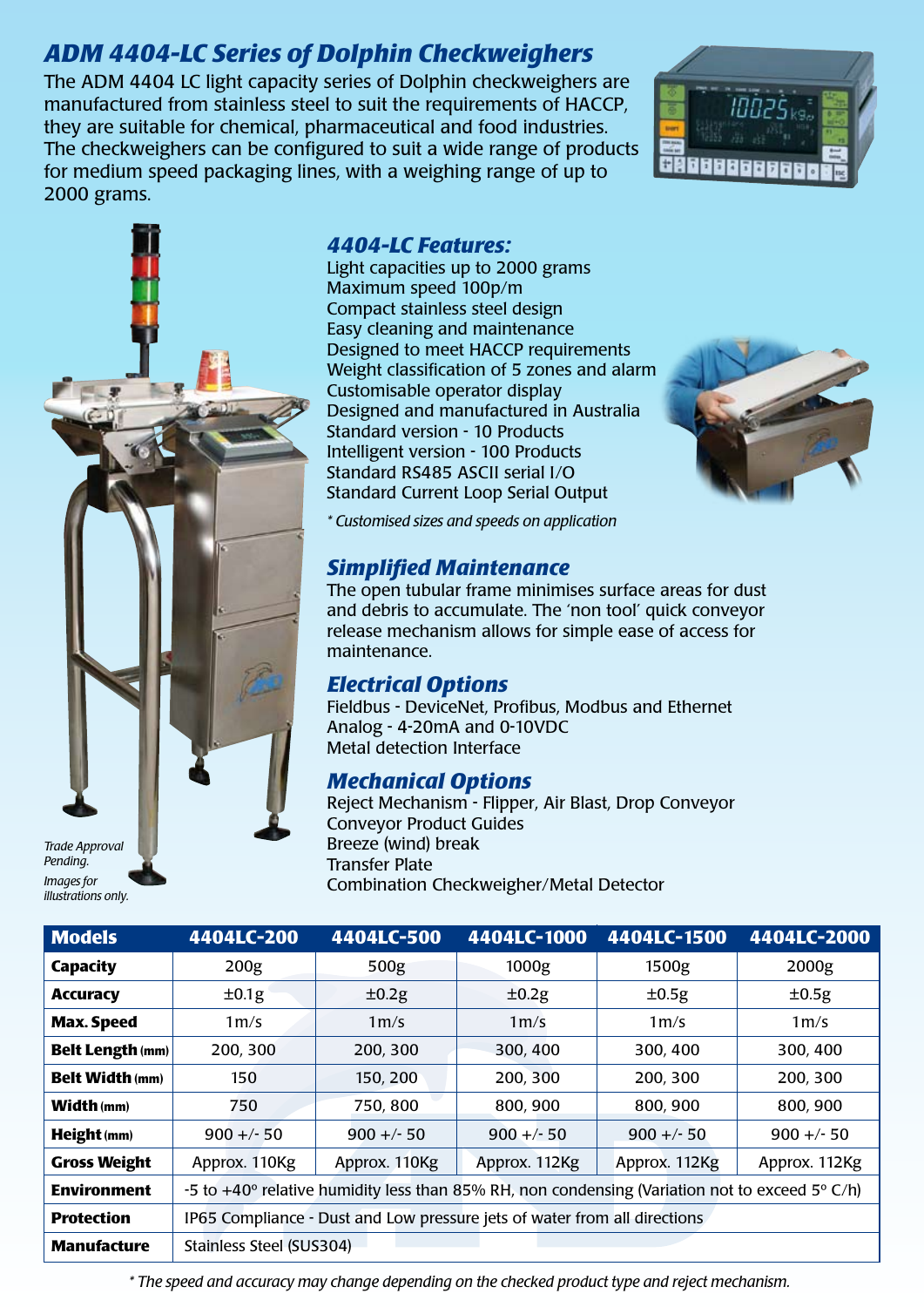## *ADM 4404-HC Series of Dolphin Checkweighers*

The ADM 4404-HC high capacity series of Dolphin checkweighers are manufactured from stainless steel to suit the requirements of HACCP, they are suitable for chemical, pharmaceutical and food industries. The checkweighers can be configured to suit a wide range of products for medium speed packaging lines, with a weighing range of up to 30 kilograms.





*Images for illustrations only.*

## *4404-HC Features:*

High capacities up to 30.000 Kilograms Maximum speed 30p/m Compact stainless steel design Easy cleaning and maintenance Designed to meet HACCP requirements Weight classification of 5 zones and alarm Customisable operator display Designed and manufactured in Australia Standard version - 10 Products Intelligent version - 100 Products Standard RS485 ASCII serial I/O Standard Current Loop Serial Output

*\* Customised sizes and speeds on application*

## *Simplified Maintenance*

The open tubular frame minimises surface areas for dust and debris to accumulate. The quick removal of conveyors allows for simple ease of access for maintenance.

## *Electrical Options*

Fieldbus - DeviceNet, Profibus, Modbus and Ethernet Analog - 4-20mA and 0-10VDC Metal detection Interface

## *Mechanical Options*

Reject Mechanism - Flipper, Air Blast, Drop Conveyor Conveyor Product Guides Breeze (wind) break Transfer Plate Combination Checkweigher/Metal Detector

| <b>Models</b>           | 4404HC-10                                                                                      |             | 4404HC-20     |             |          | 4404HC-30     |  |
|-------------------------|------------------------------------------------------------------------------------------------|-------------|---------------|-------------|----------|---------------|--|
| <b>Capacity</b>         | 10.000Kg                                                                                       |             | 20.000Kg      |             | 30.000Kg |               |  |
| <b>Accuracy</b>         | $\pm 0.004$ Kg                                                                                 | $±0.010$ Kg |               | $±0.010$ Kg |          |               |  |
| <b>Max. Speed</b>       | 0.5 <sub>m</sub> /s                                                                            | $0.5m$ /s   |               | $0.5m$ /s   |          |               |  |
| <b>Belt Length (mm)</b> | 500, 1000                                                                                      | 500, 1000   |               | 500, 1000   |          |               |  |
| <b>Belt Width (mm)</b>  | 300, 500                                                                                       |             | 300, 500      |             |          | 300, 500      |  |
| <b>Width (mm)</b>       | 1010                                                                                           |             | 1010          |             |          | 1010          |  |
| Height (mm)             | $900 +/- 50$                                                                                   |             | $900 +/- 50$  |             |          | $900 +/- 50$  |  |
| <b>Gross Weight</b>     | Approx. 210Kg                                                                                  |             | Approx. 210Kg |             |          | Approx. 210Kg |  |
| <b>Environment</b>      | -5 to +40° relative humidity less than 85% RH, non condensing (Variation not to exceed 5° C/h) |             |               |             |          |               |  |
| <b>Protection</b>       | IP65 Compliance - Dust and Low pressure jets of water from all directions                      |             |               |             |          |               |  |
| <b>Manufacture</b>      | Stainless Steel (SUS304)                                                                       |             |               |             |          |               |  |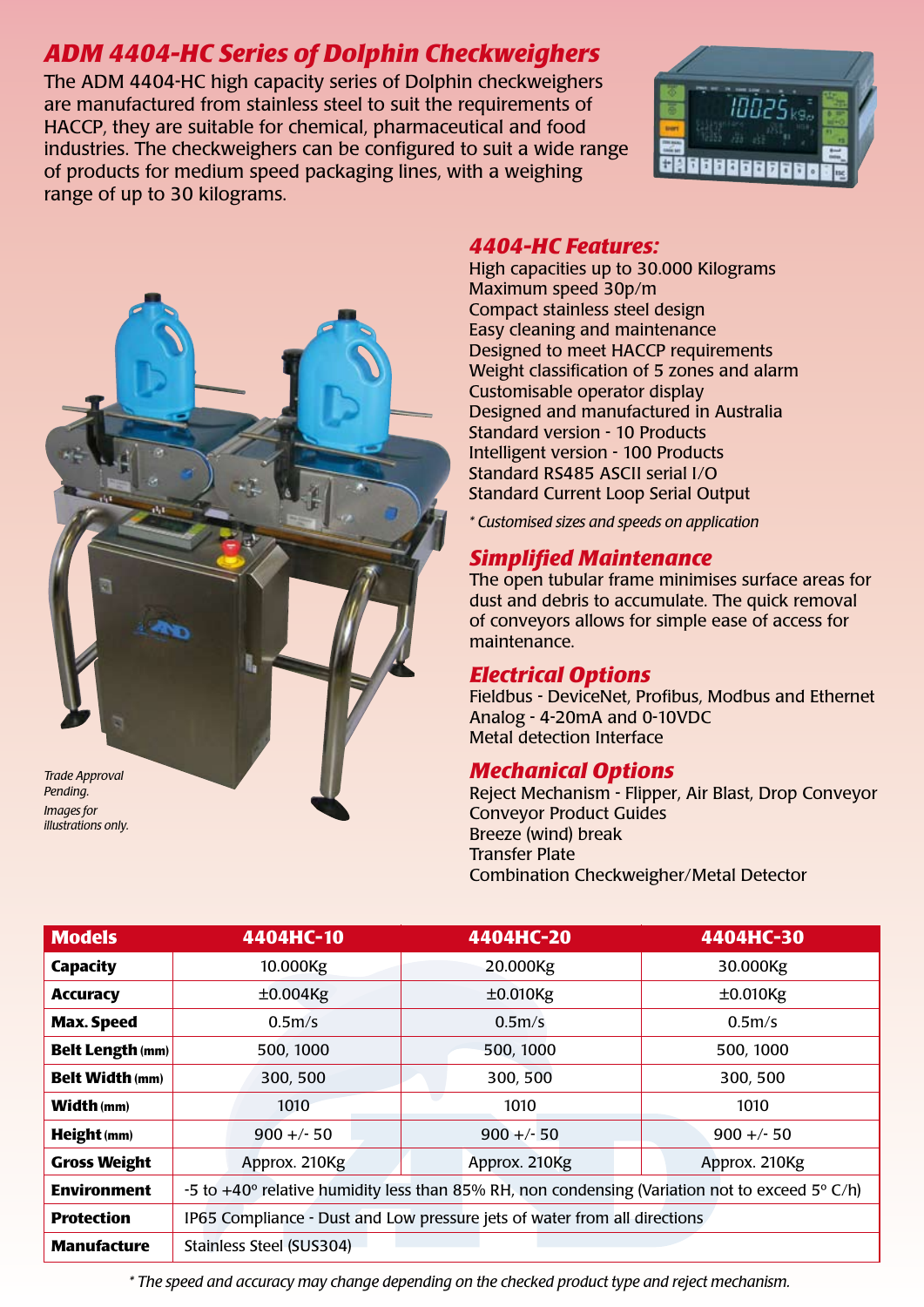## *ADM 4820-LC Series of Dolphin Checkweighers*

The ADM 4820-LC light capacity series of Dolphin checkweighers are manufactured from stainless steel to suit the requirements of HACCP, they are suitable for chemical, pharmaceutical and food industries. The checkweighers can be configured to suit a wide range of products for high speed packaging lines, with a weighing range of up to 3000 grams, custom capacities are available on request.





## *Simplified Maintenance*

The open tubular frame minimises surface areas for dust and debris to accumulate. The 'non tool' quick conveyor release mechanism allows for simple ease of access for maintenance.

## *Electrical Options*

Fieldbus - DeviceNet, Profibus, Modbus and Ethernet Analog - 4-20mA and 0-10VDC Metal detection Interface Temperature data recording & indication to suit HACCP

## *Mechanical Options*

Reject Mechanism - Flipper, Air Blast, Drop Conveyor Conveyor Product Guides Breeze (wind) break Transfer Plate Combination Checkweigher/Metal Detector

## *4820-LC Features:*

Light capacities up to 3000 grams Maximum speed 250p/m Touch Colour STN IP65 Waterproof screen Advanced remote Ethernet data management Customisable Multi-Lane Checkweighing Compact stainless steel design Easy cleaning and maintenance Designed to meet HACCP requirements Weight classification of 7 zones and alarm Designed and manufactured in Australia Standard version - 100 Products Intelligent version - 200 Products

*\* Customised sizes and speeds on application*

## *Simplified Operation*

The operation has been simplified by the use of 'one-touch' easy to read operator screens and keypads.







| <b>Models</b>           | 4820LC-200               | 4820LC-500                                                                                                               | 4820LC-1000   | 4820LC-1500   | 4820LC-3000   |
|-------------------------|--------------------------|--------------------------------------------------------------------------------------------------------------------------|---------------|---------------|---------------|
| <b>Capacity</b>         | 200g                     | 500g                                                                                                                     | 1000g         | 1500g         | 2000g         |
| <b>Accuracy</b>         | ±0.05g                   | ±0.1g                                                                                                                    | ±0.1g         | ±0.2g         | ±0.2g         |
| <b>Max. Speed</b>       | 2m/s                     | 2m/s                                                                                                                     | 2m/s          | 2m/s          | 2m/s          |
| <b>Belt Length (mm)</b> | 200, 300                 | 200, 300                                                                                                                 | 300, 400      | 300, 400      | 300, 400      |
| <b>Belt Width (mm)</b>  | 150                      | 150, 200                                                                                                                 | 200, 300      | 200, 300      | 200, 300      |
| <b>Width (mm)</b>       | 750                      | 750,800                                                                                                                  | 800, 900      | 800, 900      | 800, 900      |
| Height (mm)             | $900 +/- 50$             | $900 +/- 50$                                                                                                             | $900 +/- 50$  | $900 +/- 50$  | $900 +/- 50$  |
| <b>Gross Weight</b>     | Approx. 110Kg            | Approx. 110Kg                                                                                                            | Approx. 112Kg | Approx. 112Kg | Approx. 112Kg |
| <b>Environment</b>      |                          | -5 to +40 $\textdegree$ relative humidity less than 85% RH, non condensing (Variation not to exceed 5 $\textdegree$ C/h) |               |               |               |
| <b>Protection</b>       |                          | IP65 Compliance - Dust and Low pressure jets of water from all directions                                                |               |               |               |
| <b>Manufacture</b>      | Stainless Steel (SUS304) |                                                                                                                          |               |               |               |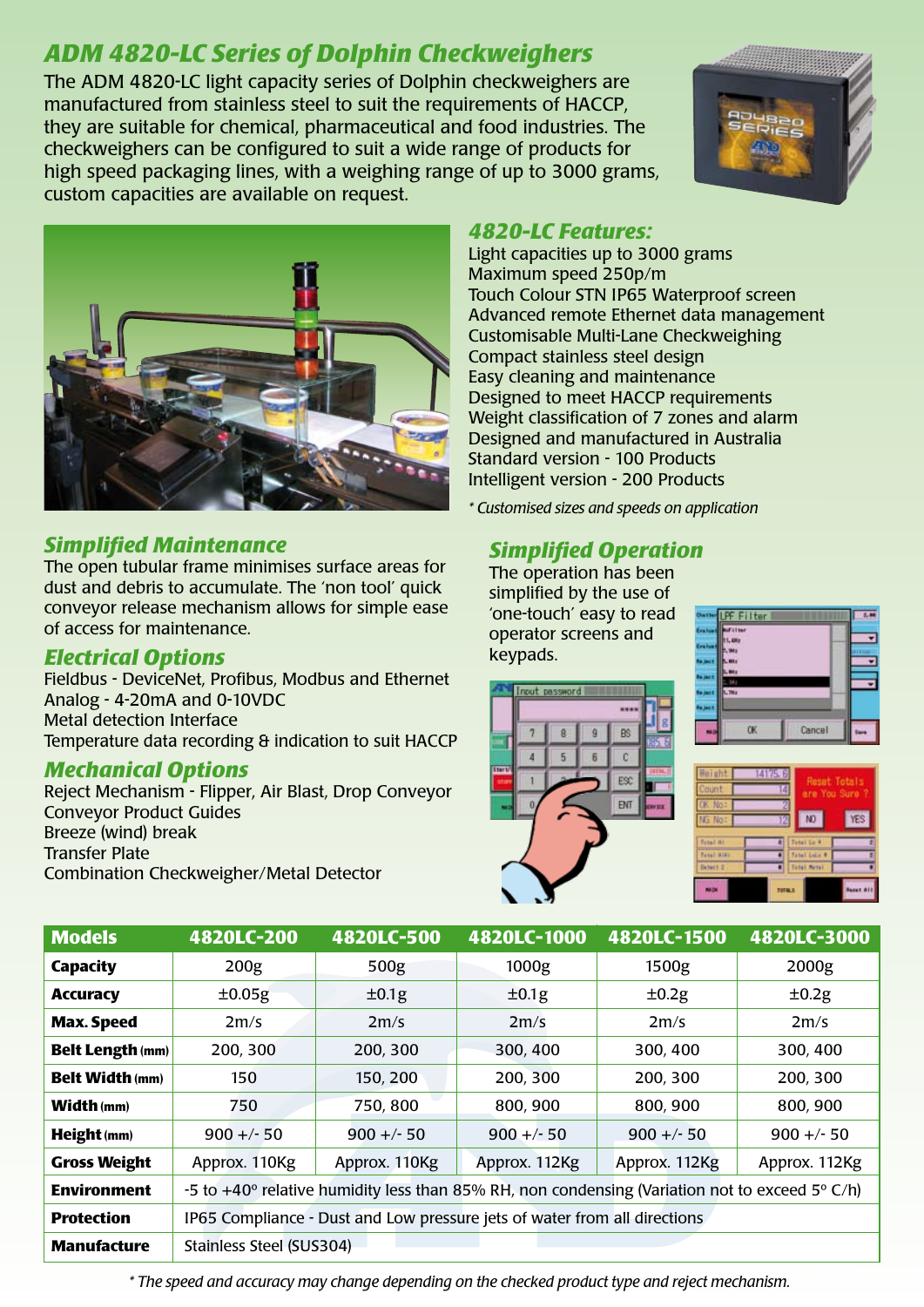## *ADM 4820-HC Series of Dolphin Checkweighers*

The ADM 4820-HC high capacity series of Dolphin checkweighers are manufactured from stainless steel to suit the requirements of HACCP, they are suitable for chemical, pharmaceutical and food industries. The checkweighers can be configured to suit a wide range of products for high speed packaging lines, with a weighing range of up to 100 kilograms.





### *4820-HC Features:*

High capacities up to 100 Kilograms Maximum speed 60p/m Touch Colour STN IP65 Waterproof screen Advanced remote Ethernet data management Customisable Multi-Lane Checkweighing Compact stainless steel design Easy cleaning and maintenance Designed to meet HACCP requirements Weight classification of 7 zones and alarm Designed and manufactured in Australia Standard version - 100 Products Intelligent version - 200 Products

*\* Customised sizes and speeds on application*

## *Simplified Operation*

The operation has been simplified by the use of 'one-touch' easy to read operator screens and keypads.



| <b>Models</b>           | 4820HC-10                                                                                                        | 4820HC-20                                                                 | 4820HC-30         | 4820HC-60        | 4820HC-100       |
|-------------------------|------------------------------------------------------------------------------------------------------------------|---------------------------------------------------------------------------|-------------------|------------------|------------------|
| <b>Capacity</b>         | 10.000Kg                                                                                                         | 20.000Kg                                                                  | 30.000Kg          | 60.000Kg         | 100.000Kg        |
| <b>Accuracy</b>         | $\pm 0.002$ Kg                                                                                                   | $±0.004$ Kg                                                               | $±0.010$ Kg       | $±0.020$ Kg      | $±0.020$ Kg      |
| <b>Max. Speed</b>       | 1 <sub>m</sub> /s                                                                                                | 1 <sub>m</sub> /s                                                         | 1 <sub>m</sub> /s | 1 <sub>m/s</sub> | 1 <sub>m/s</sub> |
| <b>Belt Length (mm)</b> | 500, 1000                                                                                                        | 500, 1000                                                                 | 500, 1000         | 500, 1000        | 500, 1000        |
| <b>Belt Width (mm)</b>  | 300, 500                                                                                                         | 300, 500                                                                  | 300, 500          | 300, 500         | 300, 500         |
| <b>Width (mm)</b>       | 1000                                                                                                             | 1000                                                                      | 1000              | 1200             | 1200             |
| <b>Height (mm)</b>      | $900 +/- 50$                                                                                                     | $900 +/- 50$                                                              | $900 +/- 50$      | $900 +/- 50$     | $900 +/- 50$     |
| <b>Gross Weight</b>     | Approx. 210Kg                                                                                                    | Approx. 210Kg                                                             | Approx. 210Kg     | Approx. 210Kg    | Approx. 210Kg    |
| <b>Environment</b>      | -5 to +40 $\degree$ relative humidity less than 85% RH, non condensing (Variation not to exceed 5 $\degree$ C/h) |                                                                           |                   |                  |                  |
| <b>Protection</b>       |                                                                                                                  | IP65 Compliance - Dust and Low pressure jets of water from all directions |                   |                  |                  |
| <b>Manufacture</b>      | Stainless Steel (SUS304)                                                                                         |                                                                           |                   |                  |                  |

*Simplified Maintenance*

The open tubular frame minimises surface areas for dust and debris to accumulate. The 'non tool' quick removal of conveyors allows for simple ease of access for maintenance.

#### *Electrical Options*

Fieldbus - DeviceNet, Profibus, Modbus & Ethernet Analog - 4-20mA and 0-10VDC Metal detection Interface Temperature data recording & indication to suit HACCP

## *Mechanical Options*

Reject Mechanism - Flipper, Air Blast, Drop Conveyor Conveyor Product Guides Breeze (wind) break Transfer Plate Combination Checkweigher/Metal Detector